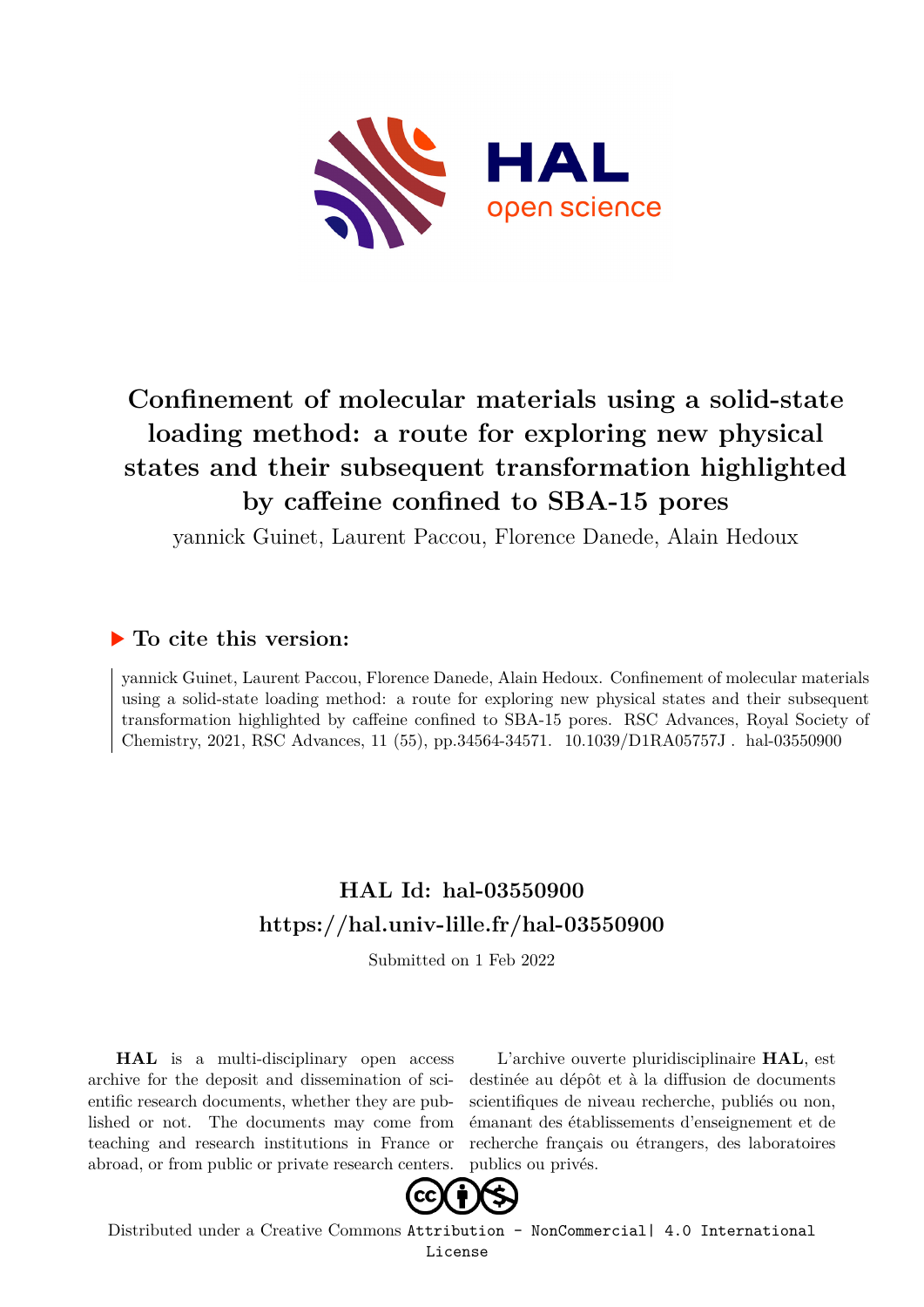# RSC Advances



# PAPER



Cite this: RSC Adv., 2021, 11, 34564

Received 28th July 2021 Accepted 18th October 2021

DOI: 10.1039/d1ra05757j

rsc.li/rsc-advances

### 1. Introduction

The caffeine (CAF) molecule, plotted in Fig. S1 in the ESI,† has very broad use in the food and pharmaceutical domains acting as an excipient or active pharmaceutical ingredient (API).<sup>1</sup> Anhydrous CAF is an original enantiotropic system composed of two polymorphic forms.<sup>2</sup> The Gibbs diagram is plotted in Fig. S2 in the ESI.† Form II (CAF-II) is the commercial and stable crystalline form at room temperature which transforms into an orientationally disordered form I (CAF-I) upon heating at 153 °C.<sup>3</sup> In this high-temperature phase, also named the rotator phase, molecules are continuously rotating around their 6-fold molecular axis.<sup>4</sup> Despite this orientational molecular disorder, the powder X-ray diffraction (PXRD) pattern of CAF-I is composed of narrow Bragg peaks just reflecting the periodicity of the molecular mass centers in a hexagonal lattice,<sup>5,6</sup> since

# Confinement of molecular materials using a solidstate loading method: a route for exploring new physical states and their subsequent transformation highlighted by caffeine confined to SBA-15 pores†

Yannick Guinet, Laurent Paccou, Florence Danède and Alain Hédou[x](http://orcid.org/0000-0002-8244-3512)  $\mathbf{\mathbb{D}}^{\star}$ 

Using the innovative solid-state loading (milling-assisted loading, MAL) method to confine caffeine to cylindrical pores (SBA-15,  $\varnothing = 6$  nm) gives the opportunity to explore the original physical states of caffeine and their subsequent transformation using low-frequency Raman spectroscopy, powder X-ray diffraction and microcalorimetry investigations. It was shown that MAL makes possible the loading of the selected form in the polymorphism of caffeine. While form II has similar structural and dynamics properties in confined and bulk forms, the confined rotator phase (form I) exhibits clear differences with the bulk form inherent to its orientational disorder. Interestingly, the two confined forms of caffeine undergo an exothermic disordering transformation upon heating into a physical state at the border between a nanocrystallized orientationally disordered phase and an amorphous state, not existing in the bulk form. The melting of this new physical state was observed at 150  $^{\circ}$ C, *i.e.* 85 degrees below the melting temperature of the bulk form I, thus demonstrating the confinement of caffeine. It was also found that the liquid confined to pores of 6 nm mean diameter recrystallizes upon cooling, which can be explained by the very disordered nature of the recrystallized state. PAPER<br>
Confinement of molecular materials using a solicity of the state is a solicity of the state in the state in the state of the state is a solicity of the state in the state is a solicity of the state in the state is

there is no periodicity of atomic positions. Diffraction patterns of CAF-I and CAF-II are plotted in Fig. S3 in the ESI,† and unit cells are shown in Fig. S4.† By contrast, the low-frequency Raman spectrum (LFRS) of CAF-I is similar to the spectrum of the amorphous state, *i.e.* composed of a simple very broad band reflecting the vibrational density of states (VDOS). In the rotator phases, the LFRS mainly results from the inhomogeneous broadening of phonons associated with molecular librations. Low-frequency spectra of both forms are plotted in Fig. S5 in the ESI.† From a dynamics point of view, rotator phases are generally considered as undercooled liquids,<sup>7,8</sup> that is confirmed by comparing LFRS of CAF-I and the liquid state (Fig. S5†). Upon cooling below 153 °C CAF-I can be maintained in a very slowly relaxing metastable situation at room temperature,<sup>4</sup> the CAF-I  $\rightarrow$  CAF-II transformation being very hindered below 90  $^{\circ}$ C.

CAF was frequently associated with conformers to prepare cocrystals<sup>9</sup> for enhancing caffeine solubility, as for other APIs in order to improve the bioavailability of poorly soluble compounds in crystalline forms.<sup>10</sup> Another strategy to address this issue is the confinement of drugs within mesoporous silica  $(MPS).$ <sup>11-13</sup> During the two last decades,<sup>13</sup> the analyzes of MPS as drug delivery systems were strongly developed,<sup>14</sup> since these inorganic carriers make possible drug stabilization in a more soluble amorphous or nanocrystallized state, and provide an

Univ. Lille, CNRS, INRAE, Centrale Lille, UMR 8207 - UMET - Unité Matériaux et Transformations, F-59000 Lille, France. E-mail: alain.hedoux@univ-lille.fr

<sup>†</sup> Electronic supplementary information (ESI) available: Structure of caffeine molecule; Gibbs diagram of bulk caffeine; powder X-ray diffraction patterns of bulk caffeine in both crystalline forms I and II; structural description of crystalline forms of caffeine; analysis of the low-frequency Raman spectrum of disordered molecular materials; the textural properties of SBA-15; comparison of raw spectra between bulk and confined caffeine crystalline forms at room temperature. See DOI: 10.1039/d1ra05757j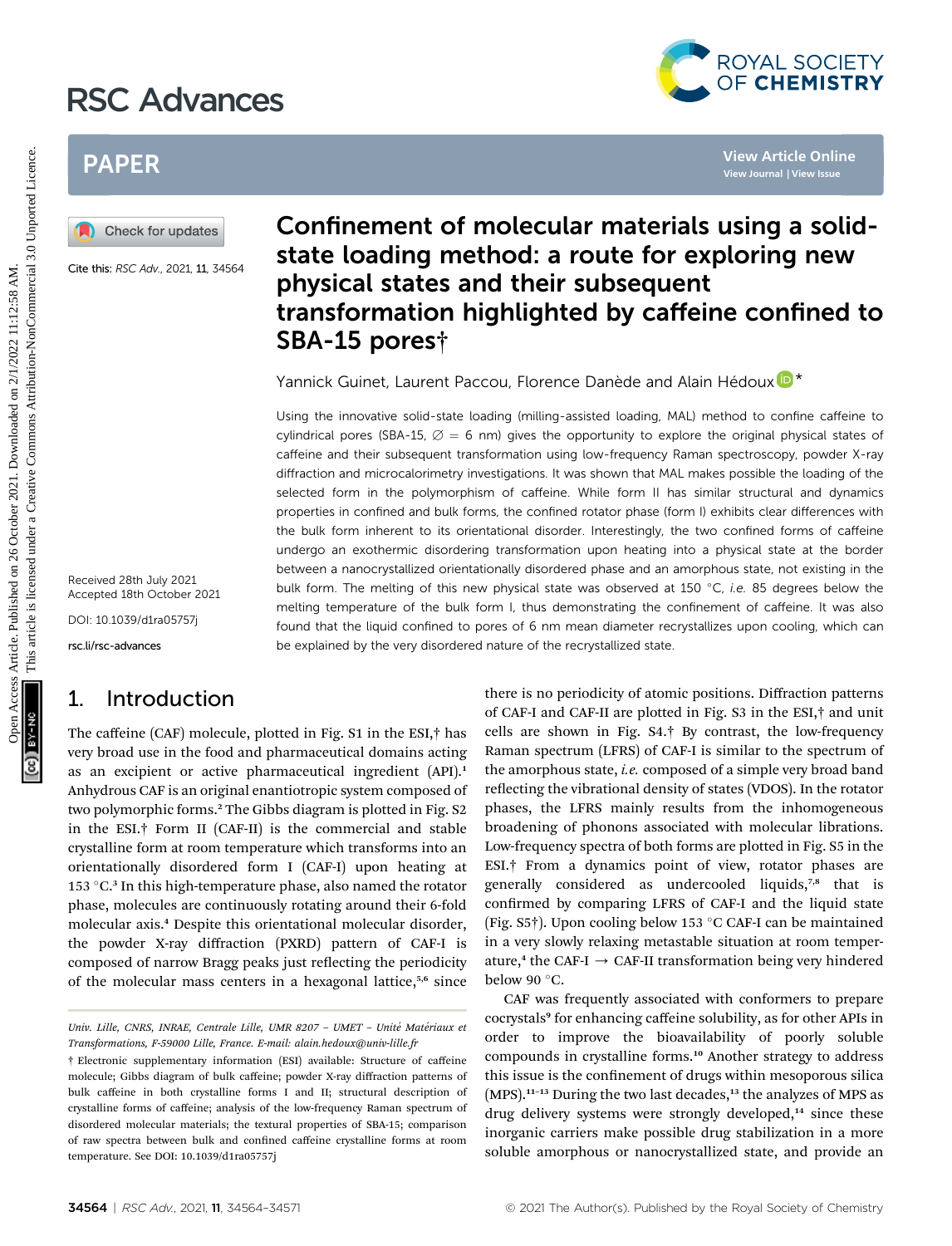efficient protection of drugs against physiological barriers. Additionally, nanoconfinement gives the opportunity to manipulate the crystalline state of pharmaceuticals<sup>15</sup> in order to optimize their properties.<sup>16</sup> However, most of loading methods are based on drug adsorption by capillarity of API solution (wet impregnation method) or melt API, inducing either the use of toxic organic solvents or chemical degradation for high  $T<sub>m</sub>$  APIs. The recent development of the solid-state loading (millingassisted loading, MAL) method $17$  by the authors allows to overcome this obstacle, by comilling MPS and APIs with desired APIs dosage if lower than wt 40%. It was shown that milling doesn't destroy the pore architecture, only reducing the grain size of MPS.<sup>17</sup> Interestingly, MAL method makes crystallization within pores possible<sup>18</sup> from preexisting nuclei bypassing the nucleation process, not possible from a solution or from a melt. This gives the opportunity to explore new routes for achieving original physical states characterized by stability strongly dependent on the geometrical geometry. This paper focuses on the analysis of anhydrous CAF confined in SBA-15 via MAL method. Two types of composites were obtained by comilling wt 65% of SBA-15 with either wt 35% of CAF-I or wt 35% of CAF-II. This API concentration was chosen to ensure the total filling of SBA-15 by the maximal load of CAF ( $\leq$ wt 40%).<sup>17</sup> Public interior of drugs against physiological barriers. an acquision time of 90 seconds allowing coollect a perturbution of the material on 26 October 2021. Downloaded the material on 2021. The material on the cool of the

## 2. Experimental

#### 2.1. Material

In this study, SBA-15 purchased from Sigma-Aldrich was used as MPS. This mesoporous matrix is characterized by a porous volume  $V_p = 0.72$  cm<sup>3</sup> g<sup>-1</sup> and an average pore size  $D_p = 6$  nm determined from  $N_2$  adsorption–desorption isotherms using the Barrett–Joyner–Halenda (BJH) calculation on the adsorption branch. The distribution of pore diameter is plotted in Fig. S6 in ESI.† Caffeine (CAF), purchased from Acros Organics (purity 99.8%) and used without further purification as model API in API:SBA-15 composites.

#### 2.2. Methods

Low-frequency Raman spectra (LFRS) were collected using a high-resolution Raman XY-Dilor spectrometer to analyze the non-polarized back-scattered light. The spectrometer is composed of a double monochromator comprising four mirrors characterized by a focal length of 800 mm, and a spectrograph. The choice of experimental conditions (incident radiation, entrance and exit slit width opened at 200  $\mu$ m) gives a spectral resolution of about 1 cm<sup>-1</sup> in the 5-150 cm<sup>-1</sup> region, and allows the rejection of exciting light (the 660 nm line of a solid diode laser) down to 5  $cm^{-1}$ . The spectrometer is equipped with a liquid nitrogen cooled charge coupled device detector. The high sensitivity of the detector and the large analyzed scattered volume  $({\sim}0.5\,$  cm $^3)$  allow us to record low-frequency Raman spectra in the  $5-150$  cm<sup>-1</sup> range in 60 seconds. Powder samples were loaded in spherical pyrex cells hermetically sealed. The temperature of sample was regulated using an Oxford nitrogen flux device that keeps temperature fluctuations within 0.1  $^{\circ}$ C. Spectra were collected during heating ramps at 1  $^{\circ}\mathrm{C}\,\mathrm{min}^{-1}$  with

an acquisition time of 60 seconds allowing to collect 1 spectrum per degree.

The analysis of LFRS of disordered molecular materials, consisting to transform raw data  $(I_{\text{Raman}}(\omega,T))$ , in Raman susceptibility  $(\chi''(\omega))$  via the reduced intensity  $(I_r(\omega))$ , is shown in Fig. S5 in ESI† and widely described for other molecular systems.<sup>19</sup>

X-Ray diffraction was performed on as-received powder CAF and CAF:SBA-15 composites using a Panalytical X'pert PRO MPD diffractometer. The Debye–Scherrer geometry was used, operating with the CuK $\alpha_{1,2}$  radiation selected by a hybrid monochromator. The Lindemann glass capillary ( $\varnothing$  = 0.7 mm) mounted at the center of the goniometer circle was rotating about the horizontal axis during the data collection in order to ensure the proper averaging over the individual crystallites. Composites were heated in a Huber HTC 9634 furnace composed of a Kapton window giving a diffuse intensity to the diffraction pattern below  $2\theta = 7^\circ$ . Consequently, PXRD patterns were collected in the 8–35 $^{\circ}$  2 $\theta$ -range.

Micro calorimetry experiments were carried out using a very sensitive microcalorimeter (Micro DSC III, Setaram) using the 3 dimensional sensor technology. Masses of 110 mg of CAF-I (wt 35%):SBA-15 and 150 mg of CAF-II (wt 35%):SBA-15 composites were input in one furnace, and a similar mass of alumina was input in the second furnace. Both furnaces were hermetically closed. The calorimeter head was flushed with highly pure nitrogen gas during measurements. Two successive heating runs from 0 up to 180  $^{\circ}$ C at 1  $^{\circ}$ C min<sup>-1</sup> of freshly prepared composites were carried out. This scanning rate was selected in order to analyze Raman and thermal data collected with the scanning rate.

## 3. Results and discussion

### 3.1. Analysis of the physical state of composites at room temperature

The two composites freshly prepared with CAF-I and CAF-II were firstly analyzed by X-ray diffraction and low-frequency Raman spectroscopy at room temperature. PXRD patterns and LFRS of CAF-I and CAF-II in bulk forms obtained in studies previously published<sup>20,21</sup> are plotted in Fig. S3 and S5 in ESI.<sup>†</sup> These data were used to describe the physical state of confined CAF with respect to CAF-I and CAF-II in bulk form. PXRD patterns of CAF-I:SBA-15 and CAF-II:SBA-15 directly collected after MAL are plotted in Fig. 1a with patterns of the capillary tube and SBA-15 within the capillary tube. Given that CAF-I and CAF-II can be identified in the  $10-13°$   $2\theta$ -range, and both capillary tube and SBA-15 give no contribution in this in the  $2\theta$ window, PXRD of confined CAF-I and CAF-II are compared to bulk forms in this 10–13 $^{\circ}$  2 $\theta$ -region in Fig. 1b. Fig. 1a and b highlight a significant broadening of Bragg peaks of confined CAF-I, while Bragg peaks of bulk CAF-II are slightly broadened within the pores. The strong broadening of the narrow Bragg peak (111) of CAF-I can be analyzed from the Scherrer equation:<sup>22</sup>

$$
L_{hkl} = 0.9 \lambda / (\mathrm{FWHM}(2\theta)\cos\theta)
$$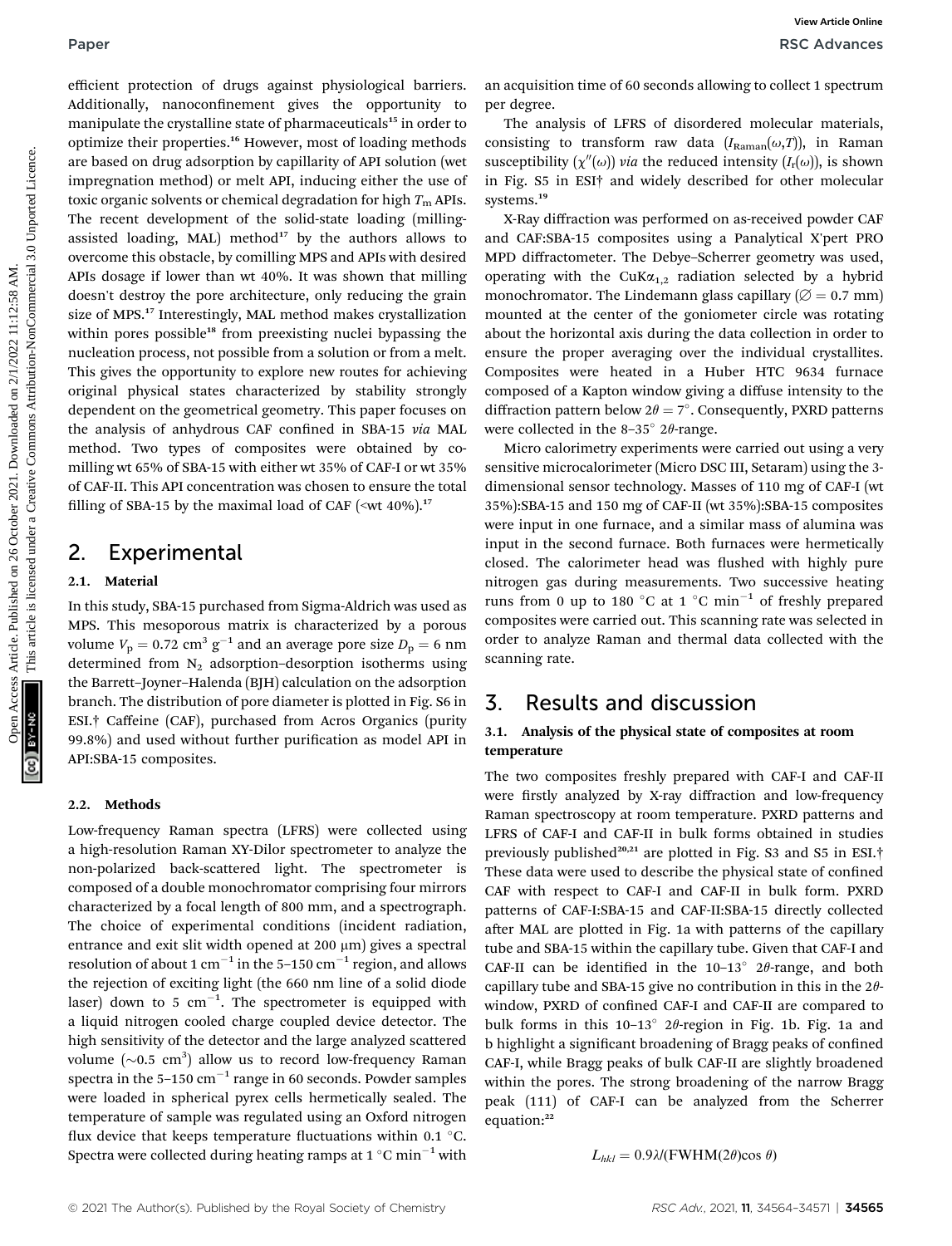

Fig. 1 PXRD patterns at room temperature of CAF-I and CAF-II confined by MAL in SBA-15 mesoporous silica; (a) in the 8-30 20-range; (b) in the  $10-13$   $2\theta$ -range compared with bulk forms of CAF-I and CAF-II.

where  $L_{hkl}$  is the crystallite size in the direction perpendicular to the hkl planes,  $\lambda$  the wavelength of the X-rays, and FWHM(2 $\theta$ ) the intrinsic full-width at half-maximum of the analyzed Bragg peak located at the  $2\theta$  diffraction angle. The FWHM of the 110 Bragg peak at  $2\theta = 11.84^\circ$  was estimated to  $0.92^\circ$  using Na<sub>2</sub>- $Ca<sub>3</sub>Al<sub>2</sub>F<sub>14</sub>$ , (NAC) as reference for determining the experimental resolution of the diffractometer in this  $2\theta$  region. The calculation leads to  $L_{hkl} = 9.5$  nm, corresponding to a drastic spatial restriction of the crystallite size of CAF-I in SBA-15, contrarily to confined CAF-II. It can be outlined that this size is roughly corresponding to the maximum diameter of cylindrical pores, considering the distribution of pore size plotted in Fig. S6 in ESI.<sup>†</sup> PXRD data can be compared to LFRS reflecting the crystalline fingerprint of molecular materials, the detection of lattice modes (phonon peaks) being associated with crystalline periodicity. Comparisons between raw spectra of confined and bulk forms are shown in Fig. S7.† In rotator phases, a very lowfrequency component (quasielastic intensity) inherent to monomolecular rotations is overlapping with the vibrational component containing the structural information. After removing the quasielastic component according to the procedure described in Fig. S5 in ESI,  $\gamma''(\omega)$ -spectra were obtained and plotted in Fig. 2. Only a broad band, is observed in the spectrum of CAF-I (bulk form) without detection of phonon peaks, since there is no periodicity of atomic positions given that molecules are continuously rotating around their 6-fold molecular axis. Consequently, the spectrum of CAF-I is resulting from the inhomogeneous broadening of librational modes induced by the orientational disorder of the close molecular neighboring. Under confinement the spectrum of CAF-I is significantly broadened, indicating a wider VDOS, which could be inherent to the additional contribution of intermolecular vibrations to the librational density of states. Contrasting to CAF-I,  $\chi''(\omega)$ -spectra of CAF-II:SBA-and CAF-II are very similar, only differentiating from a slight broadening under confinement, in good agreement with PXRD data plotted in Fig. 1b. This broadening could be explained by spatial restriction along the radial direction of cylindrical pores. However, the strong size effect in CAF-I:SBA-15 is not observed in the CAF-II:SBA-15 composite. It is very likely resulting from the hindrance of molecular rotations typical of rotator phases induced by interactions between CAF and pore surface while molecules in the core are freely rotating. These additional interactions could be responsible for defects in the distribution of molecular mass centers with periodicity breaking as direct consequence.

#### 3.2. Analysis of the physical stability of composites upon heating

The two types of freshly prepared composites were firstly analyzed by microcalorimetry upon two successive heating runs. The first run was performed from 0 up to 180  $^{\circ}$ C at  $1 \degree C \text{ min}^{-1}$ , and the second was performed in the same conditions after cooling the sample at 1  $^{\circ}$ C min<sup>-1</sup> and



Fig. 2 Raman susceptibility representation of LFRS at room temperature of CAF-I and CAF-II confined by MAL in SBA-15 mesoporous silica, compared with bulk forms of CAF-I and CAF-II.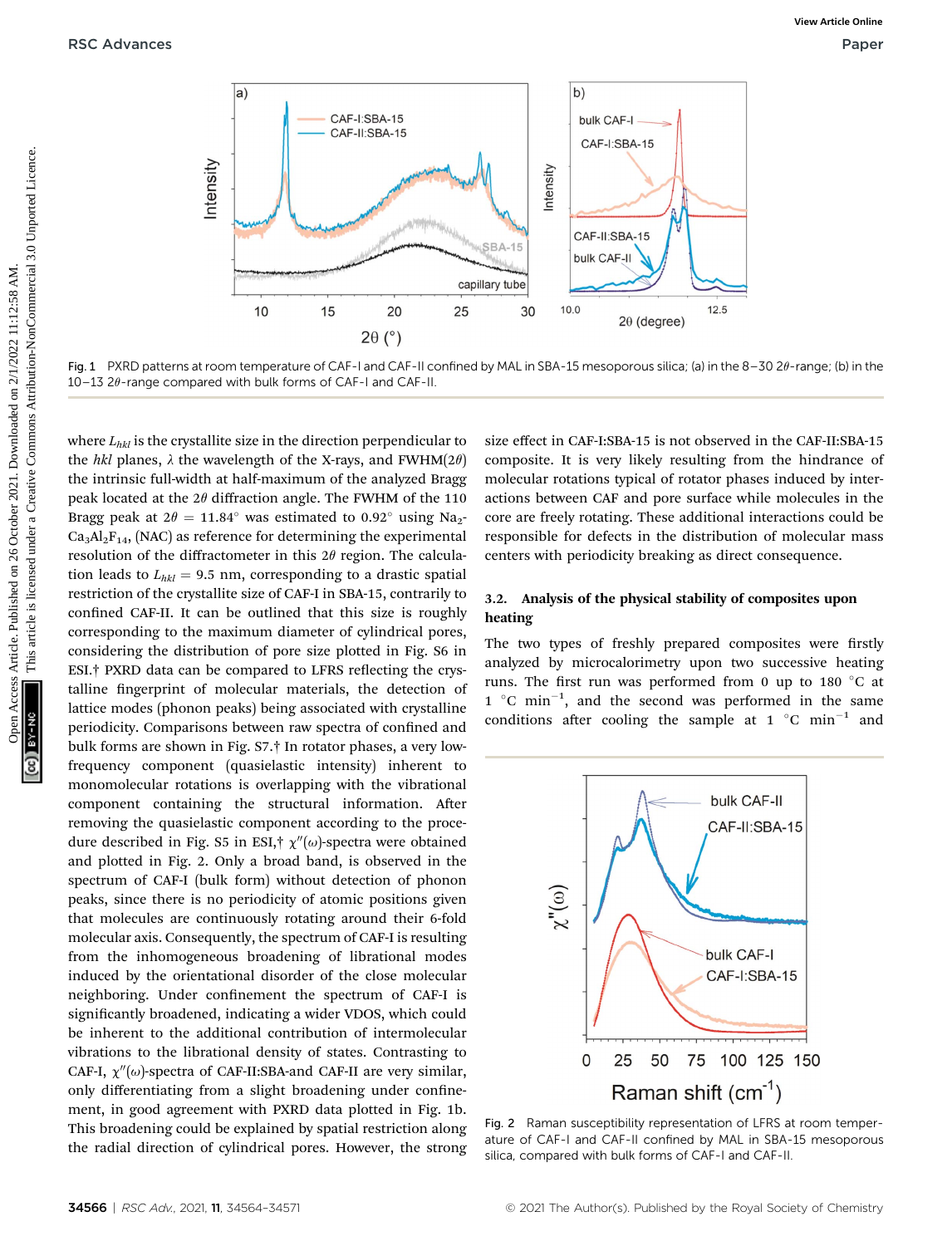a stabilization period of 30 min. Heat flow curves are plotted in Fig. 3a for CAF-I:SBA-15 and in Fig. 3b for CAF-II:SBA-15. Each first heating run exhibits two thermodynamic features corresponding to a smooth exothermic transformation  $(C_p$ -decrease) spanning more than 50  $^{\circ}{\rm C}$  from 35 to 90  $^{\circ}{\rm C,}$  followed by a drastic  $C_{\rm p}$ -increase ending by an endotherm around 150 °C. In the second heating run, the initial value of  $C_p$  has increased (significantly greater for CAF-II) and the first exothermic feature is no more observed. Only the endotherm is observed but slightly shifted toward the high temperatures. The  $C_p$ -change between the beginnings of the two successive heating runs indicates a more disordered state of CAF molecules after the first heating, and the molecular disordering is more important starting from CAF-II. LFRS was mainly used for describing the transformations of CAF organizations associated with these thermodynamic features, since the Raman signal is essentially resulting from the light scattered by CAF molecules. Paper<br> **Secrets Articles** Articles. The interaction of the simple temperature and at 50 °C from the analyzes of  $\chi^{\prime}(u)$  experimentation of the simple temperature of the simple temperature commonline temperature operati

In a first step, the exothermic transformation was firstly analyzed by plotting the temperature dependence of lowfrequency spectra in the reduced intensity representation  $(I_r(\omega))$  in Fig. 4a and b for the CAF-I:SBA-15 and CAF-II:SBA-15 composites respectively.

Both figures show the increase of the quasielastic intensity, and a transformation of the vibrational band-shape above  $15 \text{ cm}^{-1}$ . Fig. 4a shows that the increase of the quasielastic intensity below 15  $\text{cm}^{-1}$ , corresponding to fast relaxational motions, is accompanied with a flattening of the singlecomponent band-shape above 15  $cm^{-1}$ . It is observed in Fig. 4b that the two-component band-shape, distinctive of CAF-II, is continuously transforming into a broad band, mimicking that observed in the spectrum of CAF-I:SBA-15. Obviously, Fig. 4b shows the exothermic transformation of confined CAF-II into a more disordered state. Fig. 5a and b present the comparison between the two composites after the first transformation (at 100  $^{\circ} \mathrm{C})$  analyzed by LFRS and PXRD respectively. These figures show that the LFRS and the PXRD in the 9-15  $2\theta$ region of CAF-I:SBA-15 and CAF-II:SBA-15 become similar at 100  $\mathrm{^{\circ}C},$  indicating that CAF molecules are in the same physical state at 100  $^{\circ} \mathrm{C}$  regardless of the form initially loaded in the MPS matrix. The inset of each Fig. 5a and b provides a comparison between molecular organizations in confined CAF-I at room

temperature and at 100 °C from the analyzes of  $\chi''(\omega)$ -spectra and PXRD data. In both cases, the differences between spectra or Bragg peaks are only induced by the thermal expansion inherent to the temperature change. No change in the molecular organizations in confined CAF-I can be detected by LFRS and PXRD, indicating that the exothermic transformation revealed in Fig. 3a is just associated with a change in the relaxational dynamics of CAF molecules, and corresponds to the transformation of CAF-I into CAF-I' distinguished from CAF-I, just by its molecular dynamics. The exothermic transformation of CAF-II:SBA-15 composite can be described as the transformation of CAF-II into CAF-I' under confinement, probably similar to the polymorphic transformation between bulk CAF-I and bulk CAF-II at 153  $^{\circ}$ C.

In a second step the second endothermic transformation observed in Fig. 3 for each composite in two successive runs was analyzed upon further heating above 100  $^\circ{\rm C}.$  Fig. 6a shows the reduced intensity representation of the LFRS of CAF-I:SBA-15 plotted between 100 and 180  $^{\circ}$ C by step of 10  $^{\circ}$ C, knowing that the two composites are similar above 100  $^{\circ}$ C.

The temperature dependence of  $I_r(\omega)$ -spectrum exhibits a continuous increase of the quasielastic component accompanied with an enhanced flattening of the vibrational component corresponding to an enhanced broadening of the Raman susceptibility plotted at 100 and 180  $\mathrm{^{\circ}C}$  in the inset of Fig. 6a. The broadening of the  $\chi''(\omega)$ -spectrum can be explained from the consideration of additional vibrational modes to the VDOS mostly restricted to librational modes in rotator phases (CAF-I). It can be assumed that the appearance of additional vibrational motions, including interactions with the pore surface, is induced by the spatial confinement of CAF molecules promoting intermolecular interactions. Above 160 °C, *i.e.* at temperatures above the endotherm, the LFRS becomes temperature independent. Considering the strong enhancement of the quasielastic intensity between 100 and 150  $^{\circ}$ C, the endotherm was interpreted as the melting of CAF-I'.

This assumption is also supported by the plot of PXRD in 9– 15° 2 $\theta$ -region of confined CAF at 100 and 180 °C in Fig. 6b, which shows a drastic broadening of the Bragg peak at 180  $^{\circ}\mathrm{C}$ superimposed with the plot of the bulk liquid form in this  $2\theta$ region. This indicates that the melting temperature of CAF



Fig. 3 Heat flow traces corresponding to two successive heating runs of freshly prepared composites (a) CAF-I confined by MAL; (b) CAF-II confined by MAL.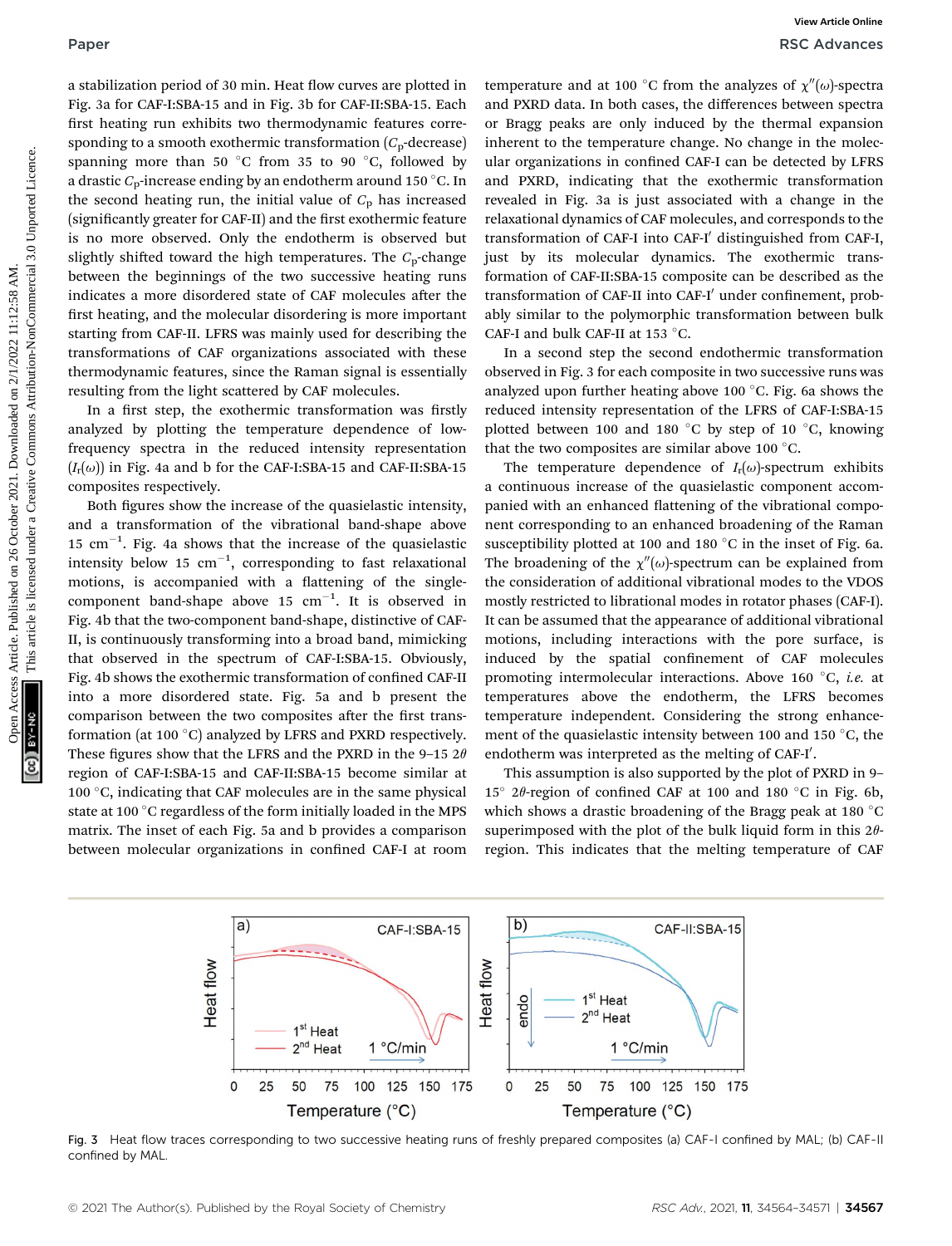

Fig. 4  $\,$  I<sub>r</sub>(ω)-spectra collected during a first heating ramp at 1 °C min $^{-1}$  of freshly prepared composites plotted by step of 10 °C in the 20—100 °C range corresponding to the first exothermic transformation; spectra of (a) CAF-I:SBA-15 (b) CAF-II:SBA-15. The arrows show the increase of the quasielastic intensity highlighting the disordering nature of the exothermic transformation. A logarithm  $\omega$ -scale was used for a clear representation of spectral changes at very low-frequencies.

crystallites confined to cylindrical pores of 6 nm diameter is decreased of about 80  $^{\circ}$ C, in agreement with the Gibbs–Thomson effect.<sup>23</sup> Consequently, the second transformation observed in both composites by microcalorimetry ending by an endothermic peak can be interpreted as a first-order crystal – liquid phase transition corresponding to the melting of CAF in a liquid state characterized by the same molecular organization as in the bulk form, but with different properties of the molecular

dynamics. Both confined CAF-I' and confined liquid have the same structural organization as in bulk forms but different molecular dynamics.

### 3.3. Analysis of composites cooled down to room temperature after heating up to 180  $^{\circ}{\rm C}$

The LFRS and PXRD of the two composites cooled at room temperature after the first heating ramp are compared with



Fig. 5 Analysis of the physical state of the two composites at 100 °C, from (a) LFRS plotted in reduced intensity ( $I_r(\omega)$ -spectra) using a logarithm u-scale for a better analysis of the low-frequency range; Raman susceptibilities collected in the CAF-I:SBA-15 composite are plotted in the inset on either side of the exothermic transition at room temperature and 100 °C (b) PXRD plotted in the 9–15 20-region corresponding to the broadened 110 Bragg peak of CAF-I; data collected in the CAF-I:SBA-15 composite are plotted in the inset on either side of the exothermic transition at room temperature and 100  $^{\circ}$ C.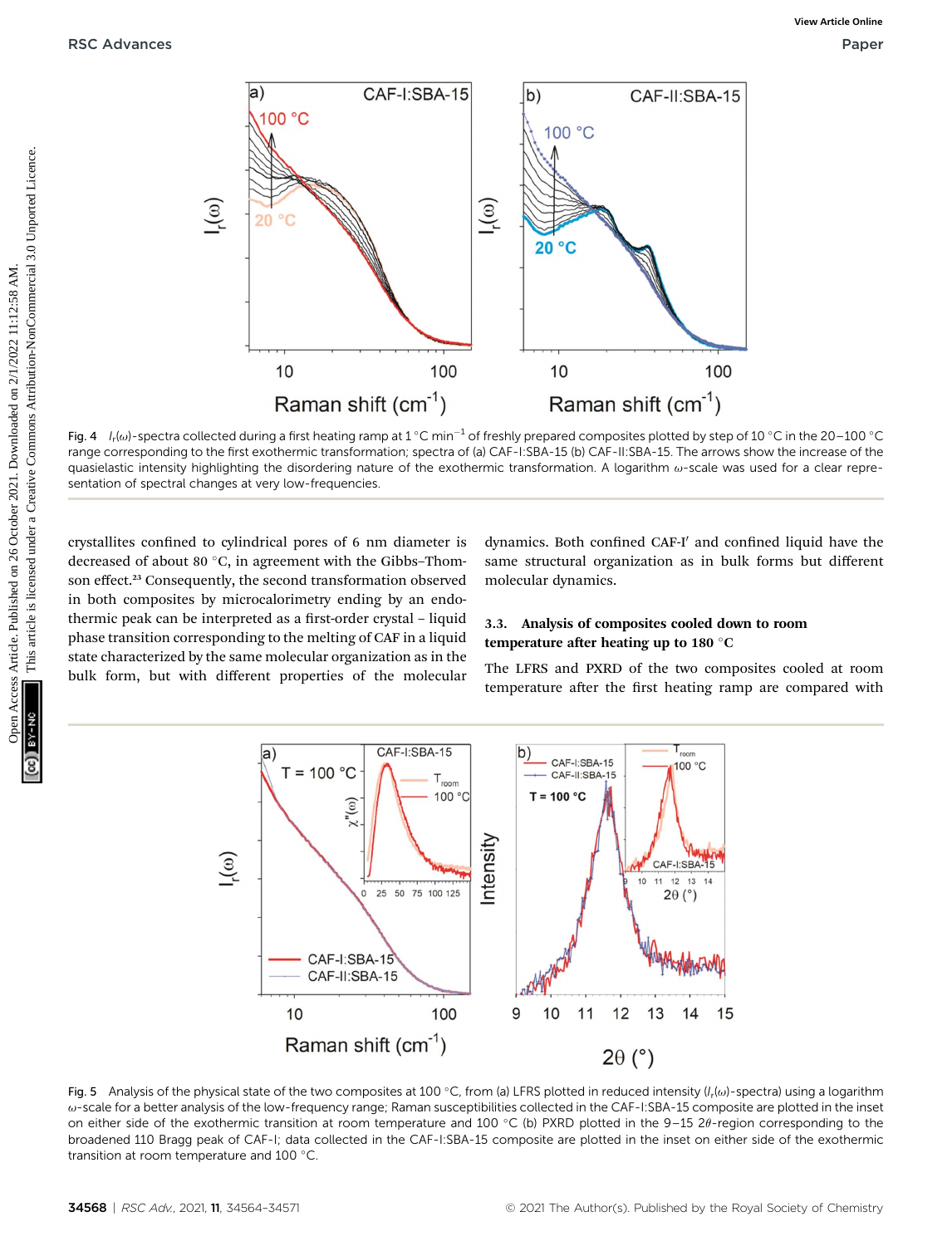

Fig. 6  $\,$  Analysis of the endothermic transformation from (a) LFRS plotted in reduced intensity by step of 10  $^{\circ}$ C between 100 and 180  $^{\circ}$ C; Raman susceptibilities of the CAF-I:SBA-15 composite taken on either side of the transformation are plotted in the inset and compared to that of the liquid in the bulk form (b) PXRD plotted in the 9–15° 2 $\theta$ -region on either side of the transformation compared with that of the liquid in the bulk form.

those of the freshly prepared CAF-I:SBA-15 composite in Fig. 7a and b. Both figures show that the two composites are in the same physical state at room temperature after cooling from 180  $\degree$ C, as it can be expected since CAF is in the liquid state in the two composites at 180  $^{\circ}$ C. These figures also show that this physical state is corresponding to CAF-I' form, structurally close to CAF-I freshly confined to the pores by MAL but with different dynamics. This description is consistent with the absence of exothermic feature in the heat flow curves corresponding to the second heating run in Fig. 3a and b. The observation of the

endotherm upon the second heating confirms its interpretation as the melting of CAF-I'. It is also the signature of the recrystallization after cooling the liquid at room temperature that can be considered as an unusual phenomenon for a pore size of 6 nm. This is confirmed by the microcalorimetry analysis performed upon cooling both composites. Fig. 8 shows the heat flow trace obtained upon cooling the CAF-II:SBA-15 composite. The exotherm of crystallization is observed upon cooling, ending around 100 °C. Fig. 8 shows that this temperature also corresponds to the ending of the exothermic transformation



Fig. 7 Analysis at room temperature of the physical state of CAF in the two composites after cooling from the liquid state (180 °C) from (a) LFRS plotted in reduced intensity (b) PXRD plotted in the 9–15° 20-region of the two composites cooled down to room temperature from 180 °C, compared to data collected in the freshly prepared CAF-I:SBA-15 composite.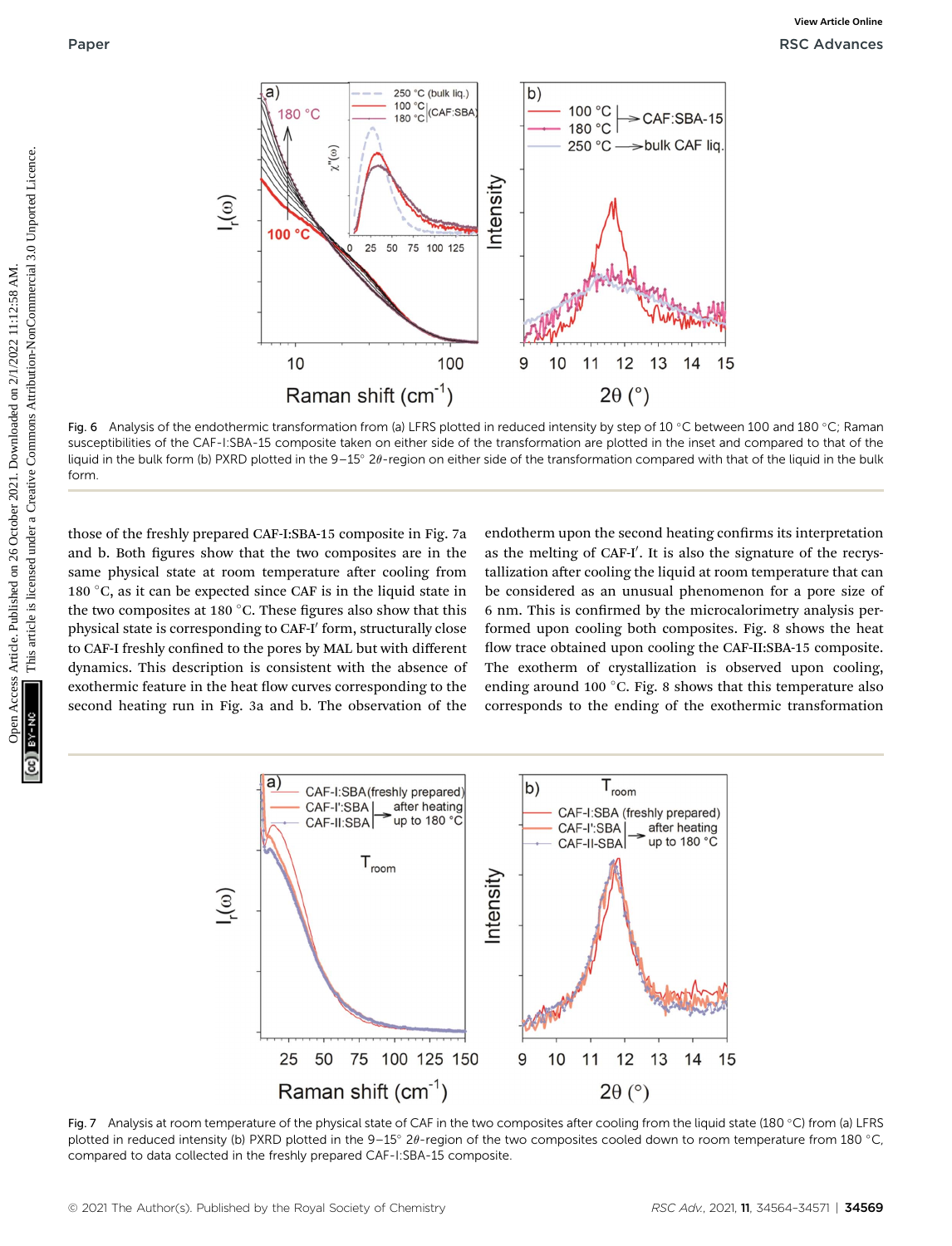

Fig. 8 Heat flow traces obtained upon two successive heating ramp compared with that obtained upon cooling; the vertical dashed line highlights the correspondence between the end of the crystallization upon cooling and the end of the exothermic transformation upon the  $1<sup>st</sup>$  heating

observed upon the first heating run. The capability of CAF to recrystallize under geometrical confinement at the nanoscale is probably related to the very close description between the physical states of the nanocrystalline rotator phase (CAF-I′:SBA-15) and the liquid state confined to SBA-15. The slight shift toward the high temperatures observed on the second heating in the two composites indicates a slight size increase of the CAF-I' nanocrystals after melting. It is worth noting that all the transformations observed upon heating/cooling the two composites clearly show that CAF is completely loaded within SBA-15 matrices.

#### 3.4. MAL method: a route to explore and manipulate original physical states of materials confined to pores at the nanoscale

This study has firstly shown the capabilities of the MAL method to load the desired polymorphic form of CAF, that is impossible by wet impregnation methods i.e. capillarity of a CAF solution into channels of 6 nm mean diameter. It is well known that the confinement of molecular materials changes the molecular dynamics of amorphous states, especially the molecular mobility more rapid in the channel core and slower close to the surface.<sup>24,25</sup> In the present case, CAF-I is a rotator phase with molecular dynamics similar to that of undercooled liquids. This can explain the band-shape of the LFRS of confined CAF-I, observed in Fig. 2, clearly different from that of the bulk form, while similar spectra are observed for bulk and confined CAF-II. However, PXRD data indicate a similar distribution of the molecular mass centers in CAF-I with an important size effect responsible for the strong broadening of Bragg peaks. Knowing that the Bragg peaks in rotator phases are just resulting from the periodicity of the molecular mass centers, the size effect can be inherent to the interactions between CAF molecules and the pore surface breaking the periodicity of the mass centers and modifying the band-shape of the CAF-I VDOS. Intermolecular forces are more important in the more ordered

CAF-II form that can explain the similar band-shape of the LFRS in bulk and confined CAF-II.

The most original phenomenon observed in the study of the two composites results from the detection of an exothermic disordering transformation corresponding to the conversion of CAF-I into CAF-I' in the CAF-I:SBA-15 composite and to the polymorphic transition of CAF-II into CAF-I' in the CAF-II:SBA-15 composite. It was observed that these transformations are associated with a change in the band-shape of the VDOS, inevitably correlated to a  $C<sub>p</sub>$  change. It is related to a change in frequency spectra of lattice vibrations induced by the randomization of the molecular mass centers associated with the size effect determined from the analysis of the broadened 110 Bragg peak. This change in the VDOS has undoubtedly a contribution to  $C_p$  greater than that of disorder. This statement is supported by more important changes in the vibrational component of the LFRS ( $\omega$  > 15 cm $^{-1})$  than the increase of quasielastic intensity ( $\omega$  $<$  15 cm<sup>-1</sup>). CAF-I' can be considered on the border between a rotator crystalline phase and an amorphous state. **Process Articles.** Published on 2021. The published on 2021. This article is likely are composite the space of  $\alpha$  and the space of  $\alpha$  and  $\alpha$  and  $\alpha$  and  $\alpha$  and  $\alpha$  and  $\alpha$  and  $\alpha$  and  $\alpha$  and  $\alpha$  and  $\alpha$  a

The first-order endothermic peak observed at about 150  $^{\circ}$ C was interpreted as the melting of nanocrystals of CAF-I′, mainly corresponding to the complete randomization of the molecular mass centers with similar consequences on the LFRS as previously observed for the CAF-I  $\rightarrow$  CAF-I' transformation, i.e. increase of the quasielastic intensity and the enhanced modi fications in the band-shape of the VDOS. It is clearly observed in Fig. 6a that the LFRS modifications above 15  $cm^{-1}$  corresponding to the melting of  $CAF-I'$  are minor than those observed in Fig. 4a for the CAF-I  $\rightarrow$  CAF-I' transformation. The melting is mainly characterized by the quasielastic intensity increase, while the exothermic transformation is mainly characterized by the change in the vibrational component.

Upon cooling from  $180\degree C$  down to room temperature molecules return in a relative organized CAF-I' configuration, in which molecular mass centers present a periodicity restricted at the nanoscale. As a consequence, the exothermic disordering transformation is no more observed upon the second heating ramp in Fig. 3. It is worth noting that it is a rare example of recrystallization of materials confined to cylindrical pores of 6 nm mean diameter. This phenomenon is mostly connected to the nature of the rotator phase, the analogous of an undercooled liquid from a dynamics point of view.

### 4. Conclusion

This paper shows that the innovative MAL method, developed by the authors, is a very efficient and unique solid-state method for loading molecular materials within mesoporous silica matrices, as recently confirmed in a very recent study performed by another group.<sup>26</sup> It is now recognized as an alternative to solvent-based drug loading methods, and considered as very useful for pharmaceutical applications.<sup>27,28</sup> We show that using this solid-state method makes possible to confine the selected crystalline form of a polymorphic system. In addition to the specific properties very suitable for confining APIs to MPS matrices used as drug-delivery,<sup>17</sup> MAL method can be also considered as an original route to explore new physical states of